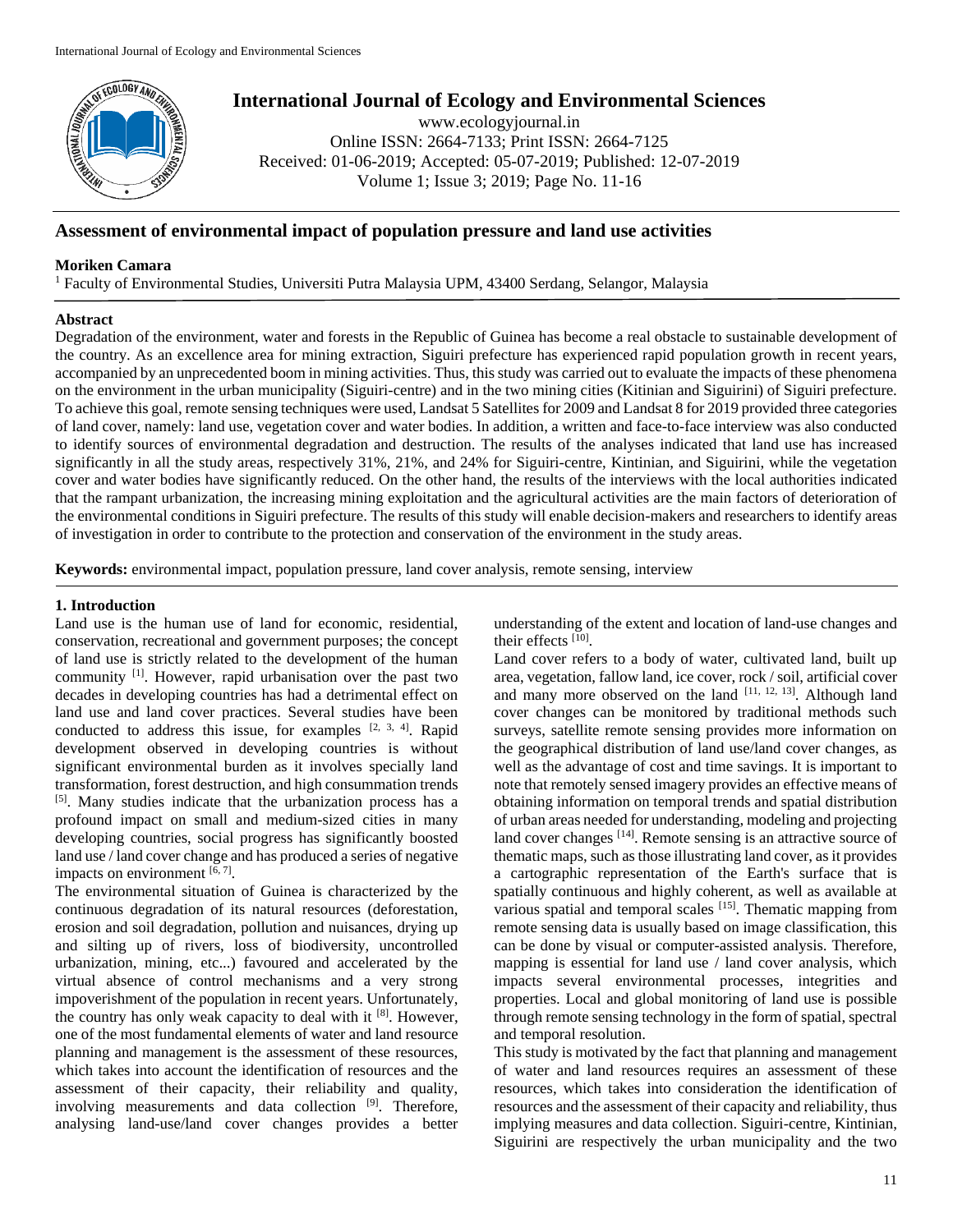mining cities of Siguiri prefecture were this study has been conducted.

# **2. Materials and Methods**

#### **Study areas**

The Prefecture of Siguiri is located 798 km from Conakry, the capital of Guinea. 133 km from Kankan, the capital of the administrative region, and 212 km from Bamako (Mali). It includes the urban municipality of Siguiri and 12 rural municipalities and 129 districts (Figure 1). It is limited to the north and east by the Republic of Mali, to the west by the prefectures of Dinguiraye and Kouroussa and to the south by the prefecture of Kankan and Mandiana. Siguiri prefecture has a population of 695,449 people [16]. Siguiri-Centre, Kintinia and Siguirini were the subject of this study due to the fact that the first one is the urban municipality of Siguiri prefecture and the other two are rural municipalities where industrial mining is immense through two large mining companies, namely the Anglogold Ashanti Company of Guinea (SAG) in Kintinia and the Mining Company of Dinguiraye (SMD) in Siguirini, which, by their expansion, are real transformers of the natural environment in the Prefecture of Siguiri.



**Fig 1:** Geographic location of the study area in Siguiri Prefecture, Guinea

Siguiri-Centre is a city in northeastern Guinea on the Niger River, it is a sub-prefecture and capital of the Prefecture of Siguiri in the Kankan region (Figure 1). Its population was estimated at 183,875 in 2014 [16], it is the urban municipality of Siguiri prefecture. Kintinian, established as a rural municipality in 1992, is attached to Siguiri prefecture, located in the extreme north-east of the Republic of Guinea, about 850 km from the capital Conakry (Figure 1). The municipality encourages inhabitants to participate in all forms of activities related to the development of the village's lands as part of individual or community achievements on family or collective lands, including the filling of old gold mining wells, development of agriculture using

organic manure and harnessed culture, community reforestation. Siguirini is a city and rural municipality of Siguiri Prefecture. In 2014, the population of Siguirini was 54,953 people**.** The community achievements of the Mining Company of Dinguiraye (SMD), subsidiary of Nordgold multiply in the localities which shelter the mine. From education to drinking water supply and sanitation, everything is taken into account. Actions that help maintain good neighbourly relations with the local community.

**Table 1:** Classification scheme of land cover with a description

| <b>Classes Description</b> |                                                                       |  |  |  |  |  |
|----------------------------|-----------------------------------------------------------------------|--|--|--|--|--|
| Land use                   | Areas totally or partially transformed by human activities            |  |  |  |  |  |
|                            | such as built-up areas (habitats), mining and agricultural            |  |  |  |  |  |
|                            | areas, etc.                                                           |  |  |  |  |  |
|                            | Vegetatio   Lands in a more or less natural state covered by savannah |  |  |  |  |  |
| n                          | and shrubs                                                            |  |  |  |  |  |
| Waters                     | Areas of landmass that are constantly covered with water              |  |  |  |  |  |

#### **Data source and analysis**

In this study, satellite data for the years 2009 (Landsat 5) and 2019 (Landsat 8) were obtained from the United States Geological Survey (USGS) archives (http://earthexplore r.usgs.gov/) and used to generate land cover maps (Figure 2). Due to the lack of field observations at the time of imaging, actual ground data was collected by visual interpretation of the highresolution images available in Google Earth (http://earth.google.com). This method has been used in other studies, for example [17].



**Fig 2:** Satellite images of the study areas

Pre-processed images were analysed using unsupervised classification of ISODATA algorithm (Itterative Self-Organizing Data Analysis) to improve image quality and readability of features using spatial analysis of ENVI. The overall accuracy of the three-class classification averaged 87% for the two years. The analysis of the image is obtained by calculating the changes indicated in percentage and differentiated by colour in Figure 3. Initially, five classes of land cover were identified. However, based on field observation from high resolution images in Google Earth and the previous land cover map and local knowledge about the study areas, these five classes were grouped into three categories of interest, namely land use, vegetation, and water (Table 1). All analyses and mapping were done using ENVI and ArcGIS software.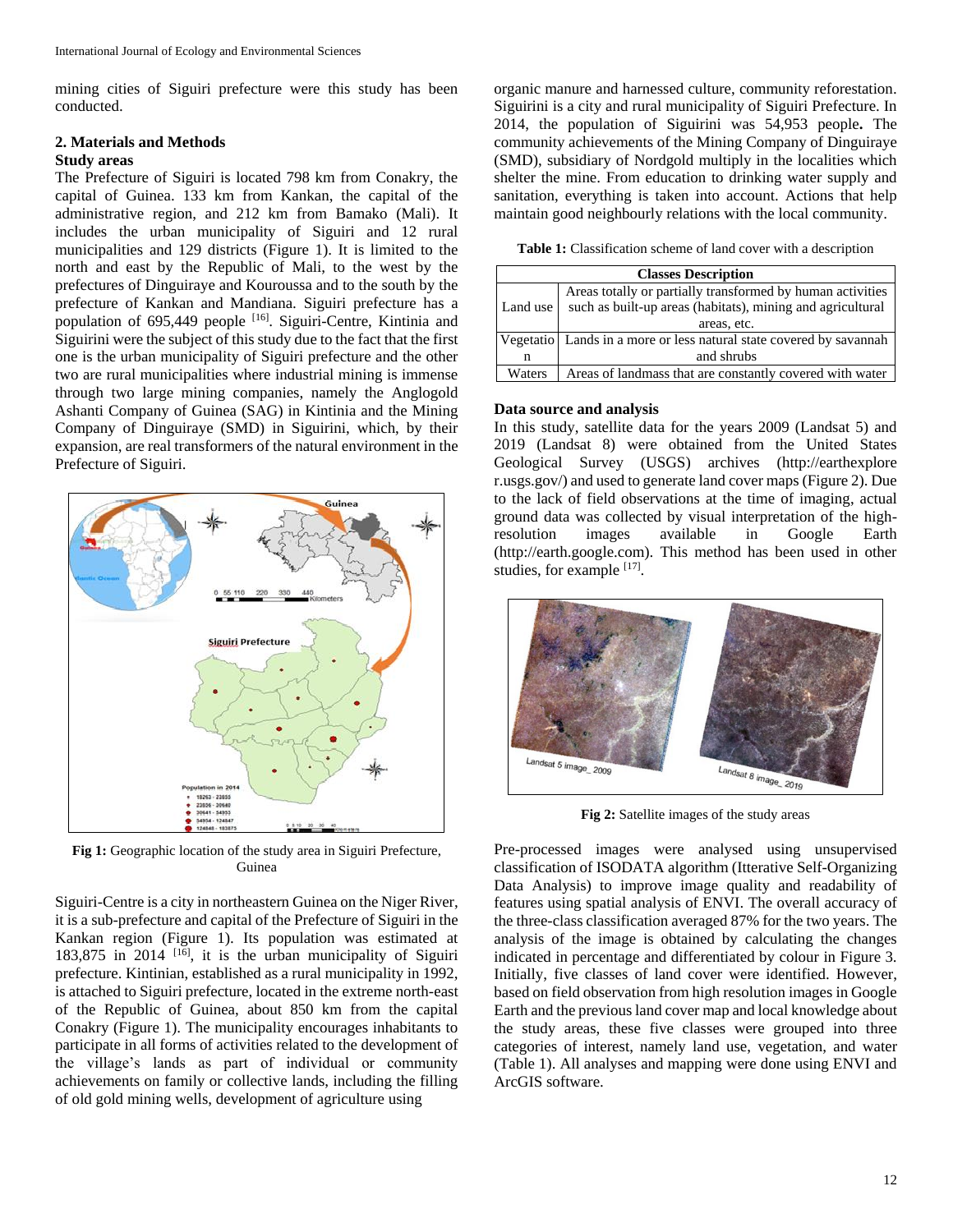#### **Interview with local authorities**

In this study, a written and face-to-face interview was conducted at the Prefectural Office of Environment, Water and Forests of Siguiri. The representative of the section of the environment and that of the section of water and forests were the targeted informants during this interview. The main objective of the interview was to identify the main sources of destruction and degradation of the environment, water and forests in Siguiri prefecture and to understand the difficulties and future actions of the local authorities in dealing with these problems. The results of this interview are summarized in the next sessions.

#### **3. Results and Discussion Land cover changes**

The analysis of the ten-year land cover change of three municipalities of Siguiri prefecture was carried out using remote sensing techniques and geographical information systems (GIS). The results indicated that land cover in these areas has changed significantly over the last decade. Fig. 3 shows that Siguiri-Centre in 2009, although land use was already evolving (Figure 3.a), but in 2019, the vegetation of this city has significantly reduced ceding way to urban growth and expansion of the city (Figure 3.d).



**Fig 3:** Land cover maps of the municipalities of Siguiri-Centre (a,d); Kintinia (b,e); and Siguirini (c,f) in 2009 and 2019

However, in kintinian, the main drivers of land cover change are largely attributable to mining activities. In addition, Siguirini in 2009 was almost completely covered with vegetation (Figure 3.c) which, in 2019, left an important space for the exploitation activities to lands, mainly the mining activities (Figure 3. f). Table 2 shows that the results are relatively different from one municipality to another and conform to the changes observed on the maps in Figure 3 concerning the three types of land cover identified in this study. The results clearly show that in 2019, the

impacts of human activities on the environment have increased considerably for all three municipalities compared to 2009. And this increase for Siguiri-centre is more significant, mainly because of the pattern of urban growth in this city being the capital of Siguiri prefecture. This result supports many conclusions highlighting the environmental impacts of urban growth and human activities in developing countries, some examples are given in [18, 19, 20].

| <b>Landuse type</b> | Period | Kintinian  | Siguiri-Centre | <b>Siguirini</b> |
|---------------------|--------|------------|----------------|------------------|
| Land use            | 2009   | 897042.6   | 740076.3       | 656804.7         |
|                     | 2019   | 1108508.4  | 895973.4       | 1293297.3        |
|                     | 2009   | 27694058.4 | 1207548        | 28243071         |
| Vegetation          | 2019   | 3394632.6  | 250865.1       | 3686031          |
| Waters              | 2009   | 19268.1    | 250211.7       | 940.5            |
|                     | 2019   | 2007       | 242685.9       | 741.6            |

**Table 2:** Estimates of the areas occupied by each land cover in 2009 and 2019 in km

The evolution of anthropogenic actions on the lands through the constructions, and other land use activities (mines, agricultures and breeding) undoubtedly generates the disappearance and the reduction of the vegetative cover of inland areas. However, in Siguiri prefecture in general, mining activities, particularly the uncontrolled exploitation of small itinerant miners, are among the real factors of the destruction of green spaces (vegetation) and land deterioration. A comparison of the types of land cover between 2009 and 2019 for the three municipalities was done to visually compare them in graphical form (Figure 4). The result clearly shows that in 2019, anthropogenic land uses for various activities increased significantly compared to 2009 in the three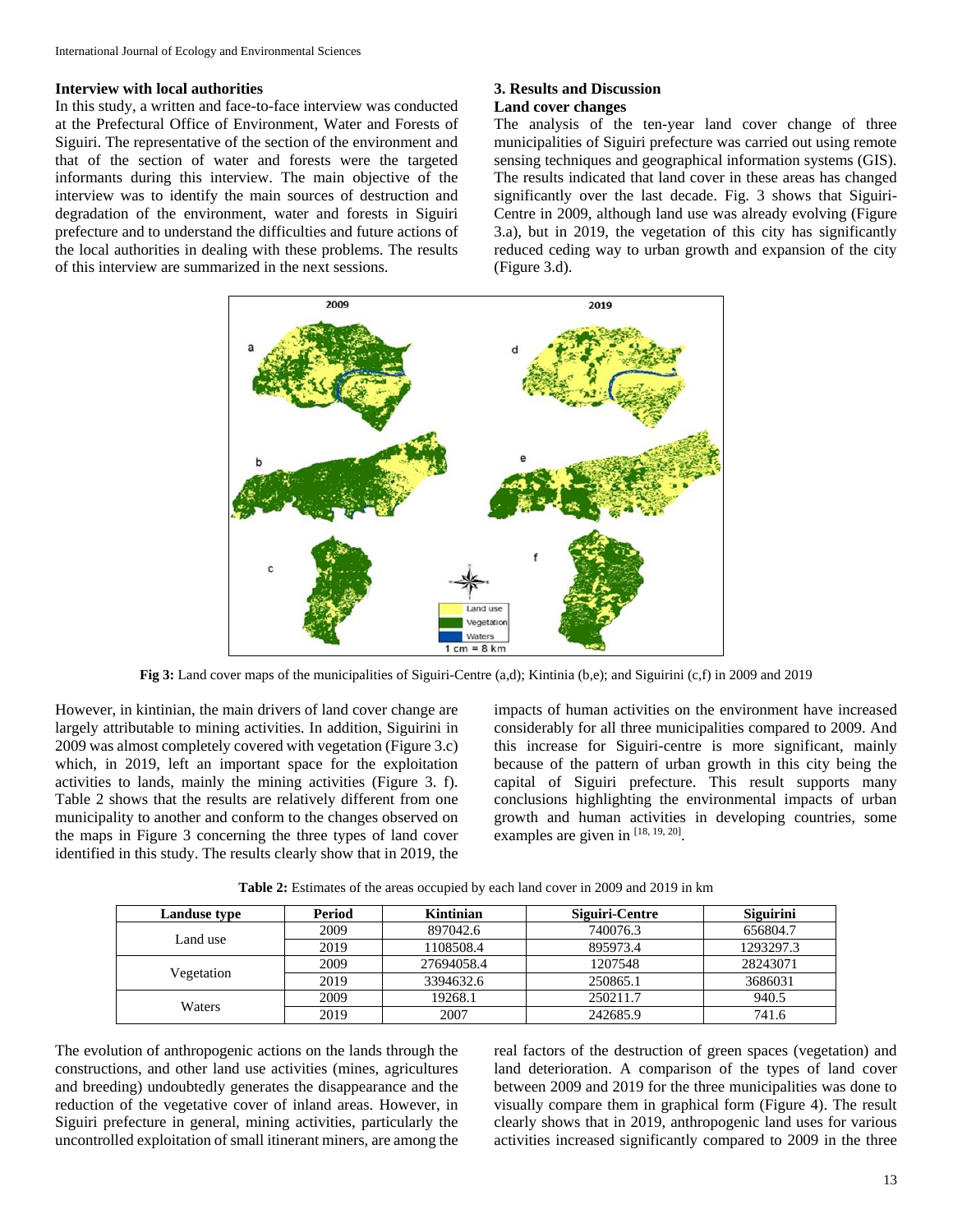study areas (Figure 5). As a result, the vegetation cover has decreased considerably, however, the areas covered by water decreased more or less between 2009 and 2019 in all the three municipalities (Table 2) in way that during this period, for Kintinian in 2009, 19 268.1 km were covered by water and in 2019, were reduced by 2007 km (Table 2). Thus, for Siguiri-Centre, Figure 5 shows that there is a larger gap between the area occupied by water and other areas (land use and vegetation) in 2019 compared to 2009.



**Fig 4:** Comparison of land cover types in 2009 and 2019

Although the area occupied by water decreased more in 2019 compared to 2009 for the municipality of Kintinian (Table 2), Figure 5 shows that the water surface in 2019 is slightly important compared to the surface of the land use and vegetation. The reduction in the area occupied by water between 2009 and 2019 in Siguirini is not as important as in Kintinian, and their proportion relative to other areas is slightly significant (Figure 5). However, land use activities not only result in the loss of water bodies, as noted in this study, but seriously affect water quality, particularly in areas where water management policies are not sufficiently implemented. The impact of these activities can lead to real environmental problems for water bodies and adjacent areas by changing the hydrological characteristics of these areas, which in the long term may lead to deterioration  $[21]$ .



**Fig 5:** Differences in land cover changes in 2009 and 2019

#### **Impact of land use activities on the environment, water and forests**

In order to identify the main sources of destruction and degradation of the environment, water and forests in Siguiri prefecture and the difficulties encountered by local authorities in dealing with environmental problems, a written and face-to-face interview was conducted at the Prefectural Office of Environment, Waters and Forests of Siguiri. The results of this interview indicated that the causes of environmental and land degradation in the Prefecture of Siguiri are numerous and include

the following: Urbanization and demographic pressure, mining activities (artisanal and industrial), dredging (gold mining in rivers with archaic machines) and the destruction of water source heads, excessive cutting of trees, bushfires and illegal hunting, inappropriate agriculture and livestock activities, brick kilns and silting of rivers by anthropogenic actions, and anarchic occupations of the riparian zones. Based on this result, the environmental, water and forest degradation factors in Siguiri prefecture can be summarized as follow:

#### **Urbanization and demographic pressure**

The population estimates of three municipalities in 1996 and 2014 are presented in Figure  $6^{[16]}$ . The result indicates that in the last two decades, the population has increased by 98,575 for Kintinian, 129, 204 for Siguiri-center and 31,203 for Siguirini. The urban growth in Siguiri prefecture is one of the most dynamic in Guinea, and this rampant urbanization, accompanied by a sharp acceleration of the expansion of the prefecture, is undoubtedly one of the fundamental factors of the degradation of the natural environment of waters and lands. Urbanization increases the impervious surface, generates pollution and transforms the configuration, composition and context of the vegetation cover and therefore has direct or indirect impacts on aquatic systems [22].



**Fig 6:** The population estimates of the three municipalities in 1996 and 2014

Today, in Siguiri prefecture, particularly in the urban municipality of Siguiri, population growth has subjected nature to unprecedented pressures. Numerous other studies in this regard have demonstrated the link between urban sprawl and population pressure with environmental degradation, mainly land and water resources [23, 24, 25, 26] .

#### **Artisanal, semi-industrial and industrial mining**

Gold mining activities in Siguiri prefecture account for more than 85% of the causes of environmental degradation. In general, the prefecture of Siguiri is today seriously affected by the consequences of gold mining activities at several scales. Although these activities in Siguiri benefit a large number of the population, they can nevertheless pollute the air, soil and water environments as well as landscapes through dust generation, leachate production and as a consequence of an absence of vegetation cover, drying up of rivers, and depletion of agricultural land (Figure 5). Other adverse effects of mining on environment include loss of biodiversity, erosion, contamination of surface water and groundwater  $[27, 28]$ . In addition, due to the loss of vegetation to mining activities (Table 2), temperatures in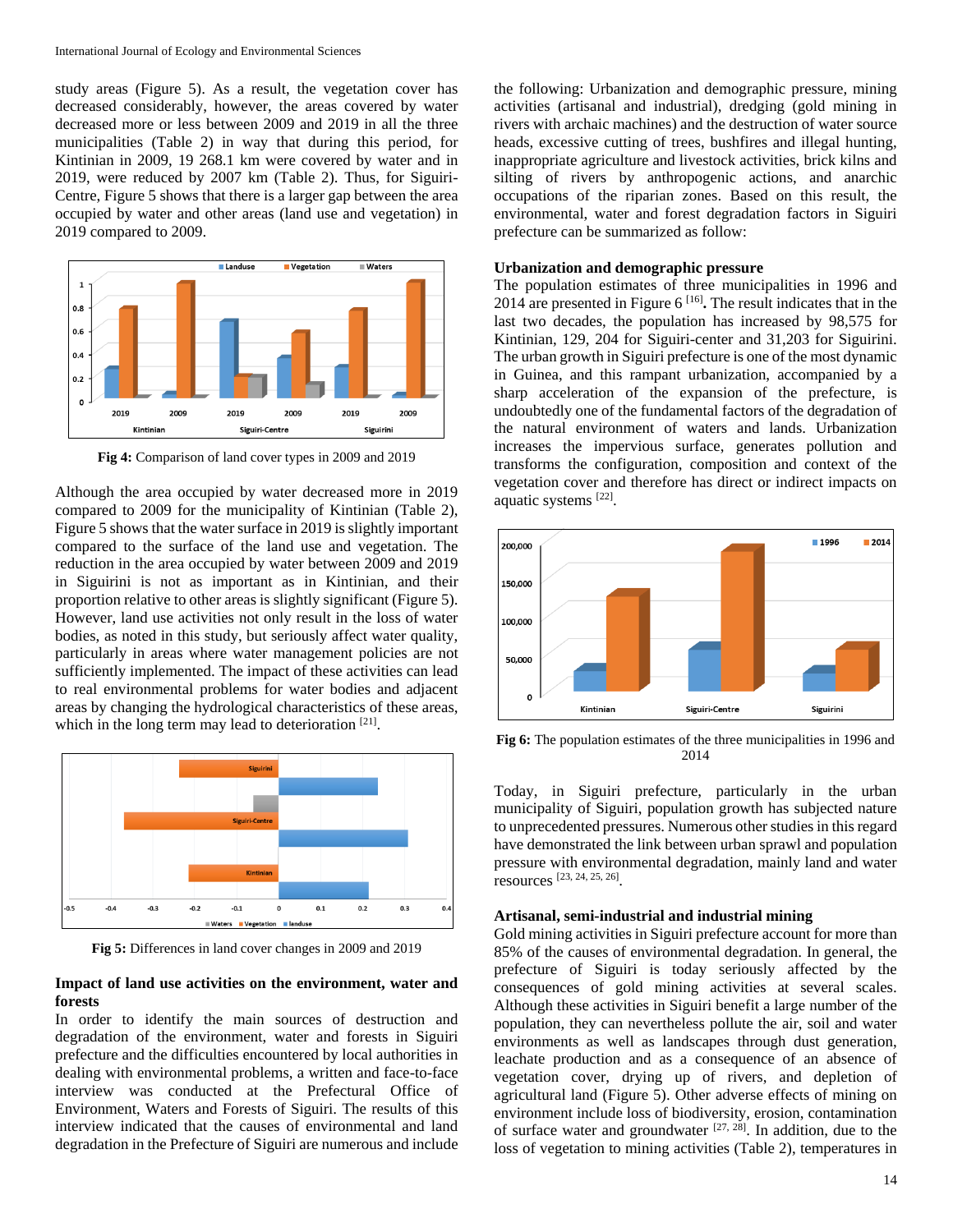the prefecture are regularly very high, and streams are drying up causing citizens in some remote areas to travel long distance to get water to drink.

#### **Agriculture and livestock**

Although agriculture and livestock farming are declining in favor of mining activities in many rural areas of Siguiri prefecture, they still remain an important activity and are carried out by a large number of village communities. However, slash-and-burn agriculture, which is the main type of agriculture utilised in Guinea, and particularly in Siguiri prefecture, is an agrarian system in which the fields are cleared by fire, which allows a transfer of fertility, are then cultivated for a short time period before being left fallow, most often forested, with a long revolution <sup>[29]</sup>. This type of agriculture has adverse effects whose consequences have repercussions both on the agro-ecosystem and on the health of the local population. These impacts include: loss of vegetation cover, soil erosion, loss of soil fertility, sedimentation of rivers, etc. In addition, traditional livestock farming used in rural areas of Siguiri is also an important factor in environmental degradation. Thus, a new Food and Agriculture Organization (FAO) report indicates that livestock is one of the main causes of the most pressing environmental problems, namely global warming, land degradation, air and water pollution, and the loss of biodiversity <sup>[30]</sup>. The traditional extensive breeding practiced in Guinea is a large anthropogenic user of land. As such, many studies have examined the effects of agricultural land-use activities on the environment, mainly in developing countries where the control mechanism is often lacking or insufficient [1].

# **Challenges and perspectives to mitigate environmental threats**

In general, environmental degradation is occurring at a disturbing rate in Siguiri prefecture, unfortunately, the country has only weak capacity to deal with it [8]. During the interview, local authorities reported numerous deficiencies in the protection and conservation of the environment, namely: Insufficiency of conservation officers on the fields and the lack of professionalism of certain environmental protection and conservation officers, lack of logistics, training and travel means, and unawareness of the people about the environment.

However, in recent years, the Guinean Government, through its Ministry of the Environment, Water and Forests, has developed a strategic framework for the management and development of the environment and the natural resources which contain it have been defined and more or less implemented through documents such as  $[8]$ :

#### **National water resources management policy and strategy**

The diagnosis that led to the development of this policy revealed that the main problems related to the management and development of water resources are as follows: insufficient knowledge in all of their resources components (atmospheric water, continental and marine surface water, phreatic and deep groundwater); insufficiency and in some places, lack of hydroecological monitoring systems for national and shared river basins; silting up of portions of rivers and certain lakes and ponds; localized pollution phenomena due to industrial, agricultural and

/ or artisanal activities; insufficient capacity of the services and bodies in charge of the management of water resources in particular and the environment in general, particularly at the decentralized territorial level.

## **Environmental objectives of land management**

The main objectives of land management are: to increase agrisilvo-pastoral production and productivity; contribute to soil restoration and carbon sequestration; control the pollution of surface and groundwater; reduce the proliferation of invasive plants such as Melilotus sp. in Maritime Guinea or Chromolaena odorata in Forest Guinea. In addition, in the interview conducted during this study, local authorities highlighted the following measures to mitigate environmental problems in the Prefecture of Siguiri: Compensate and restore all degraded sites of the prefecture in accordance with the national policy of environmental protection in the Republic of Guinea; contribute to the fight against global warming in accordance with agreements ratified by Guinea, fighting against bad practices of use of our natural resources (including water and forests); ongoing awareness of bushfires, excessive logging, river degradation, hunting and illegal capture of wildlife; the village communities participate in the sustainable and concerted management of the environment. This is an approach of the prefectural authorities to fight against the excessive utilisation of woods in artisanal gold mining, that of chemical substances and mechanized gold panning in the waters of the Tinkisso River. In addition, the Guinean Government has adopted a code on the protection and enhancement of the environment, a National Environmental Action Plan (NEAP), Sectorial policies, Strategies and action plans, as well as several other laws and regulations to promote the rational exploitation of natural resources and the protection of the environment in the perspective of sustainable development of the country  $[8]$ .

#### **4. Conclusion**

A study including both a spatial analysis of the environment as well as an interview of the local authority was carried out. Remote sensing techniques were used to analyse land cover in 2009 and 2019 in order to assess changes in land use activities, vegetation cover and inland waters. The results of this study showed that Siguiri prefecture suffers a severe degradation of its natural environment. This phenomenon is attributable to three main factors identified during the interview with local authority, namely: rapid urbanization, increasing mining, and agricultural activities. However, other elements are also notable, such as poverty and the illiteracy of the populations, and the corruption of some responsible leaders. Decision makers must play their part by fully implementing the strategies developed to reduce the degradation of the Guinean environment, ensure the sound management of natural resources, protect and conserve water and forests, and reduce poverty in the Republic of Guinea. These strategies include the environmental protection and enhancement code, the national environmental action plan (NEAP), the agricultural development policy letter (ADPL), the national strategy and the biodiversity action plan, the mangrove master plan, the poverty reduction strategy, and the national water resources management policy and strategy.